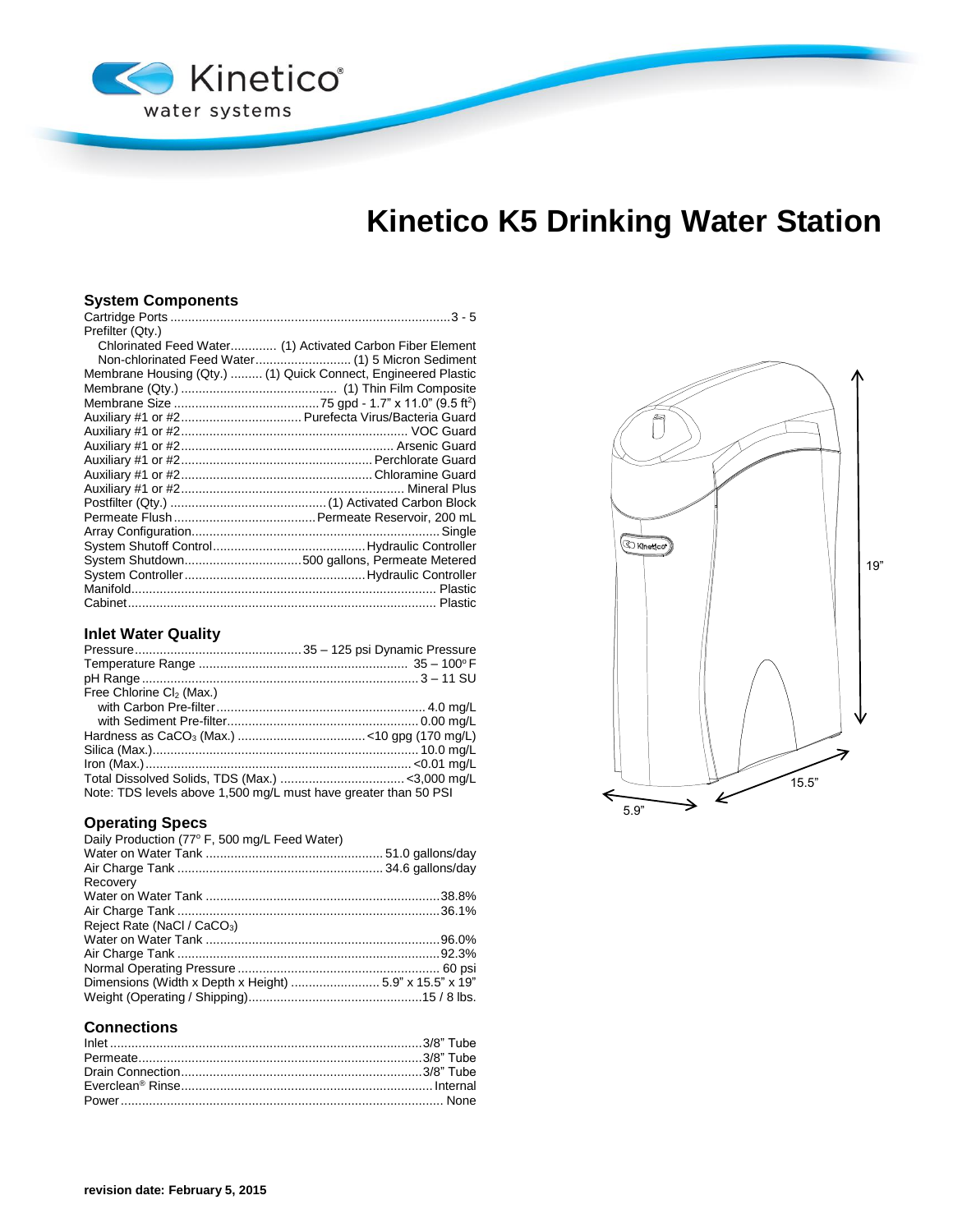

## **Part Numbers**

| <b>Tanks</b>                                                                      |  |
|-----------------------------------------------------------------------------------|--|
|                                                                                   |  |
|                                                                                   |  |
|                                                                                   |  |
| Cartridges                                                                        |  |
|                                                                                   |  |
|                                                                                   |  |
|                                                                                   |  |
| Auxiliary Cartridge - Purefecta Virus/Bacteria Guard (Case of 12 - 12873B)  12874 |  |
| Auxiliary Cartridge - Purefecta Virus/Bacteria Guard (1 Cartridge) 12873B         |  |
|                                                                                   |  |
|                                                                                   |  |
|                                                                                   |  |
|                                                                                   |  |
| MAC Post Filter - Granular Activated Carbon (Case of 12 - 9306B)  12673           |  |
| Faucets                                                                           |  |
|                                                                                   |  |
|                                                                                   |  |
|                                                                                   |  |
|                                                                                   |  |
|                                                                                   |  |
|                                                                                   |  |
|                                                                                   |  |
|                                                                                   |  |
|                                                                                   |  |
|                                                                                   |  |
|                                                                                   |  |
|                                                                                   |  |
|                                                                                   |  |
|                                                                                   |  |
|                                                                                   |  |
| <b>Installation Accessories</b>                                                   |  |
|                                                                                   |  |
|                                                                                   |  |
|                                                                                   |  |
|                                                                                   |  |
|                                                                                   |  |
|                                                                                   |  |
|                                                                                   |  |
|                                                                                   |  |
|                                                                                   |  |
|                                                                                   |  |
|                                                                                   |  |
|                                                                                   |  |

The Kinetico K5 Drinking Water Station offers exclusive seven-stage protection to ensure you're always getting good, clean water. The K5 Drinking Water Station reduces the heavy metals, chemicals, minerals, and objectionable tastes and odors that may be in your water. We even offer a cartridge that adds valuable minerals to your treated drinking water.

Stage 1 – Prefilter

The first filtration stage prepares the water for the reverse osmosis process. The five-micron filter captures sediment and small particulate matter, and reduces chlorine protecting the reverse osmosis membrane and enhancing its performance.

Replacement Cartridges:

Sediment Prefilter – Part number 9309A Carbon and Sediment Prefilter – Part number 9461A